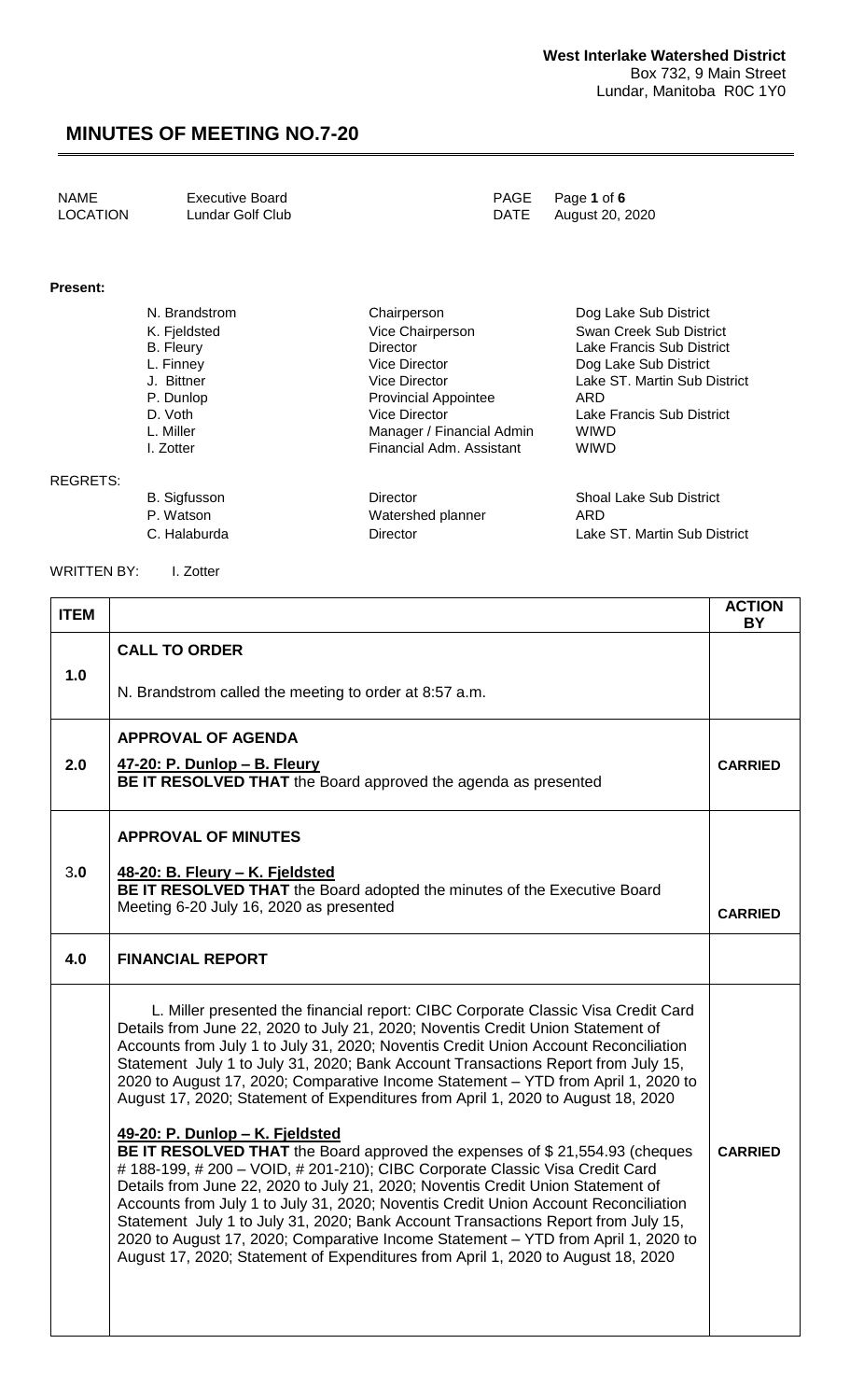| <b>NAME</b><br><b>LOCATION</b> |                                                                                                                                                                                                                                                                                                                                                    | <b>Executive Board</b><br><b>Lundar Golf Club</b>                                                                                                                                                                                                                                                                                                                                                                  | PAGE<br>DATE | Page 2 of 6<br>August 20, 2020 |                |
|--------------------------------|----------------------------------------------------------------------------------------------------------------------------------------------------------------------------------------------------------------------------------------------------------------------------------------------------------------------------------------------------|--------------------------------------------------------------------------------------------------------------------------------------------------------------------------------------------------------------------------------------------------------------------------------------------------------------------------------------------------------------------------------------------------------------------|--------------|--------------------------------|----------------|
|                                | Board Members were presented with Audited Financial Statements for the year ended<br>March 31, 2020 and the Auditor's Letter<br>50-20: B. Fleury - L. Finney<br>BE IT RESOLVED THAT the Board approved West Interlake Watershed District<br>Audited Financial Statements for the year ended March 31, 2020 and reviewed<br><b>Auditor's Letter</b> |                                                                                                                                                                                                                                                                                                                                                                                                                    |              |                                | <b>CARRIED</b> |
|                                |                                                                                                                                                                                                                                                                                                                                                    | <b>SUB DISTRICT RECOMMENDATIONS</b>                                                                                                                                                                                                                                                                                                                                                                                |              |                                |                |
|                                |                                                                                                                                                                                                                                                                                                                                                    | All Member Meeting took place on July 23, 2020 at 9:00 a.m. at Lundar Golf Club<br>where throughout the discussion the following recommendations were made:                                                                                                                                                                                                                                                        |              |                                |                |
|                                |                                                                                                                                                                                                                                                                                                                                                    | Members supported proposed changes to the Community Tree Nursery<br>➤<br>Program. Orders maximum up to \$100.00 will be eligible for 50% subsidy.<br>Only 1 gallon pots will be available for purchase. Variety will be<br>determined in cooperation with Sabados Greenhouse in August of 2020.                                                                                                                    |              |                                |                |
| 5.0                            |                                                                                                                                                                                                                                                                                                                                                    | $\triangleright$ WIWD should explore potential external funding sources for the restoration<br>of public parks and public walk areas; Staff provided G. Brown with<br>information on potential external funding sources;                                                                                                                                                                                           |              |                                |                |
|                                |                                                                                                                                                                                                                                                                                                                                                    | $\triangleright$ Composting Workshop was well received last year. WIWD staff to<br>determine if there is an interest in the communities to organize<br>Composting Workshop this fall or next year, provided Provincial<br>Guidelines for public events are fulfilled; Only online workshops are<br>available at this time. Staff will follow up on this subject once restrictions<br>on public events are amended. |              |                                |                |
|                                |                                                                                                                                                                                                                                                                                                                                                    | ► Restoration of Ducks Unlimited Project at Narcisse. Members suggested<br>to take a leadership in addressing the problems by sending letters and<br>inviting the MLA representatives and the Director of Wildlife Association to<br>observe this Project in person. Request Letters of Support from Rural<br>Municipalities of Armstrong and Coldwell, and from landowners. Staff is<br>obtaining contact info.   |              |                                |                |
| 6.0                            | <b>OLD BUSINESS</b>                                                                                                                                                                                                                                                                                                                                |                                                                                                                                                                                                                                                                                                                                                                                                                    |              |                                |                |
| 6.1                            |                                                                                                                                                                                                                                                                                                                                                    | Integrated Watershed Management plan (IWMP)<br>Public Meetings are postponed indefinitely due to COVID-19. IWMP is on hold.                                                                                                                                                                                                                                                                                        |              |                                |                |
| 6.2                            |                                                                                                                                                                                                                                                                                                                                                    | <b>Northwest Interlake IWMP</b>                                                                                                                                                                                                                                                                                                                                                                                    |              |                                |                |
|                                |                                                                                                                                                                                                                                                                                                                                                    | Sample of Letter to Partner Municipalities sent to P. Watson for review. Staff to resend<br>letters. IWMP is on hold at this time.                                                                                                                                                                                                                                                                                 |              |                                |                |
| 6.3                            |                                                                                                                                                                                                                                                                                                                                                    | <b>Siglunes Project</b>                                                                                                                                                                                                                                                                                                                                                                                            |              |                                |                |
|                                |                                                                                                                                                                                                                                                                                                                                                    | The legal matter of the WIWD taking ownership, administration and maintenance from<br>Ducks Unlimited (DU) over the Dike on Siglunes Creek will be postponed until 2021.                                                                                                                                                                                                                                           |              |                                |                |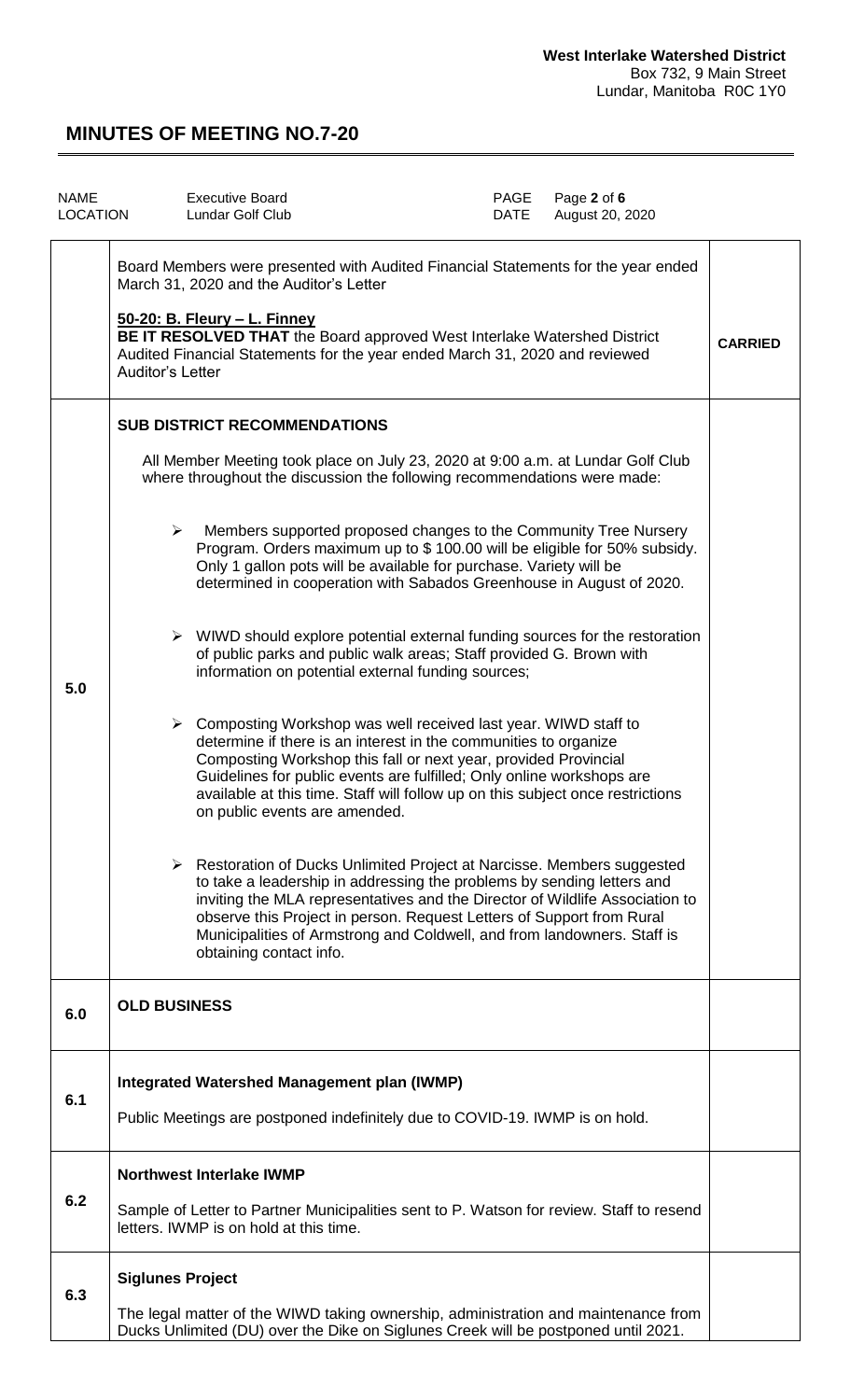| <b>NAME</b><br><b>LOCATION</b> |               | <b>Executive Board</b><br><b>Lundar Golf Club</b>                                                                                                                                                                                                                                                                                                                                                                                                                                                                                                                                                    | PAGE<br>DATE | Page 3 of 6<br>August 20, 2020 |                |
|--------------------------------|---------------|------------------------------------------------------------------------------------------------------------------------------------------------------------------------------------------------------------------------------------------------------------------------------------------------------------------------------------------------------------------------------------------------------------------------------------------------------------------------------------------------------------------------------------------------------------------------------------------------------|--------------|--------------------------------|----------------|
| 6.4                            |               | <b>Canada Summer Job</b><br>Advertisement for the Environmental Technician position posted in the local newspaper<br>and Facebook page.<br>WIWD hired a summer student.<br>51-20: P. Dunlop - K. Fjeldsted<br>BE IT RESOLVED THAT the Board approved to hire a summer student at \$14.00 per<br>hour through Canada Summer Job Funds.                                                                                                                                                                                                                                                                |              |                                | <b>CARRIED</b> |
| 6.5                            | <b>Policy</b> | The Board discussed proposed changes to Policy Directives Sections.<br>As per previous discussion, Section 2.20 and Section 2.21 were edited and presented<br>to the Board. Policy to establish Local Grow Committee (LGC) presented under Section<br>2.22. The Board discussed the proposed policies. After the discussion the Board<br>decided to incorporate Policy 2.22 into 2.21.<br>52-20: P. Dunlop - K. Fjeldsted<br>BE IT RESOLVED THAT the Board approved Policy Directives Section 2.20 "Board<br>and Sub District Member Remuneration and Expenses"                                      |              |                                | <b>CARRIED</b> |
| 6.6                            |               | <b>Conservation Trust Fund / Trees</b><br>Survey sent out. Results presented to the Board. 466 emails with a request to complete<br>the survey were sent out, 210 responses were collected. Analyzed results of the 207<br>survey responses can be reviewed at the office.                                                                                                                                                                                                                                                                                                                           |              |                                |                |
| 6.7                            |               | <b>Conservation Trust / Cover Crops</b><br>WIWD staff established contact with WARD laboratory for soil sampling.<br>The Board presented with the information pertaining to recommended soil sampling<br>tools and soil tests.<br>53-20: J. Bittner - B. Fleury<br>BE IT RESOLVED THAT the Board approved to purchase Sure-Lock Soil Probe Kit                                                                                                                                                                                                                                                       |              |                                | <b>CARRIED</b> |
| 6.8                            |               | <b>GRowing Outcomes in Watershed (GROW)</b><br>Applications are in the process of development. Next GROW Committee meeting will<br>take place on Tuesday, August 25 at 8:00 a.m.<br>Some wetlands have been inspected and identified and sent to L. Kontzie, Watershed<br>planner for confirmation.                                                                                                                                                                                                                                                                                                  |              |                                |                |
| 6.9                            |               | <b>Winter Watering System Applications</b><br>WIWD received supporting documentation on the Off Site Watering System Project,<br>which was approved, but not completed last year, due to unusual weather conditions.<br>One application for the Off Site Winter Watering Program was on hold. The Board<br>discussed these subjects.<br>54-20: B. Fleury- J. Bittner<br><b>BE IT RESOLVED THAT the Board approved</b> to extend period to complete the project<br>for T. Cook due to extreme weather conditions and to proceed with financial assistance<br>for the Winter Off Site Watering System. |              |                                | <b>CARRIED</b> |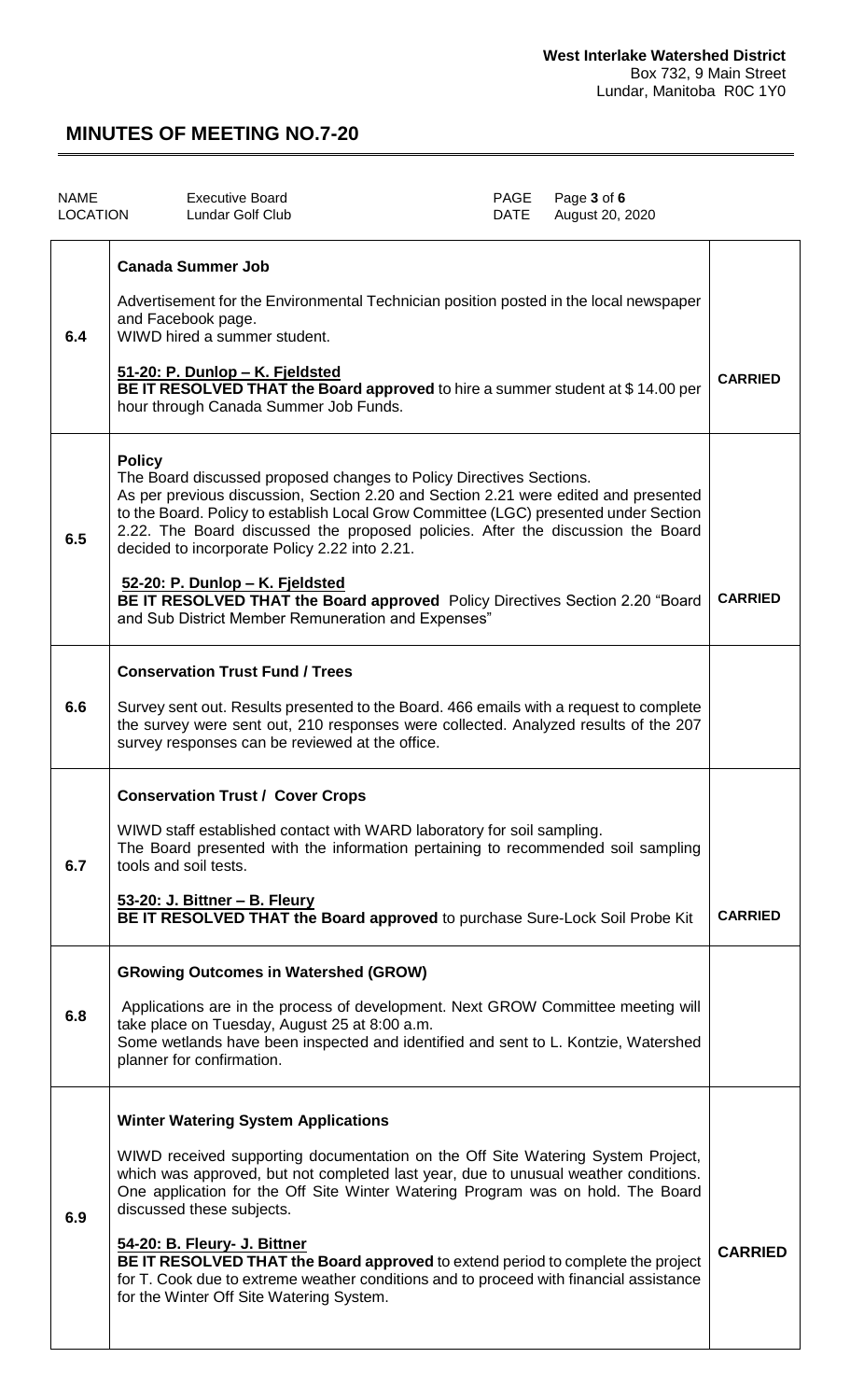| <b>NAME</b><br><b>LOCATION</b> | <b>Executive Board</b><br>Lundar Golf Club                                                                                                                                                                                                                                                                                                                                                                                                                                                                                                                                                                                                                                                    | PAGE<br>DATE | Page 4 of 6<br>August 20, 2020 |                |
|--------------------------------|-----------------------------------------------------------------------------------------------------------------------------------------------------------------------------------------------------------------------------------------------------------------------------------------------------------------------------------------------------------------------------------------------------------------------------------------------------------------------------------------------------------------------------------------------------------------------------------------------------------------------------------------------------------------------------------------------|--------------|--------------------------------|----------------|
|                                | 55-20: L. Finney - K. Fjeldsted<br>BE IT RESOLVED THAT the Board approved to accept E. Sigurdson application for<br>the Winter Off Site Watering System pending on the inspection.<br>Letters sent to the applicants, who was approved for 2019-2020 fiscal year, but failed                                                                                                                                                                                                                                                                                                                                                                                                                  |              |                                | <b>CARRIED</b> |
| 6.10                           | to complete the project and did not submit request for an extension.<br><b>Riparian Project</b><br>Provincial approval for the installation of exclusion fence along the drain at K.<br>Gudmundson location has been received. Applicant will proceed with the riparian area<br>project shortly.<br>J. Cruise Riparian Project is in the progress.                                                                                                                                                                                                                                                                                                                                            |              |                                |                |
| 6.11                           | Advertisement / truck/ signs<br>Decals for rain barrels and composters received and installed. Invoices are paid.                                                                                                                                                                                                                                                                                                                                                                                                                                                                                                                                                                             |              |                                |                |
| 6.12                           | <b>Computer / Outdoor Speaker</b><br>New equipment for the office has been received and installed. Invoices for the<br>installation have not been received at this time.                                                                                                                                                                                                                                                                                                                                                                                                                                                                                                                      |              |                                |                |
| 6.13                           | Beardy Creek / Lake Winnipeg Basin Program<br>There is no new information pertaining to Beardy Creek Study available at this time.<br>The response from the Manitoba Fish and Wildlife Enhancement Fund (FWEF)<br>regarding submitted application to conduct a study on Beardy Creek has not been<br>received.<br>The Board members and manager inspected the site, requested information from the<br>owner received. Proposed project discussed with representative from the Lake<br>Winnipeg Basin Program. Unfortunately, the project does not fit program's criteria.<br>The Board suggested that the owner can participate in the Community Tree Nursery<br>Program through WIWD.        |              |                                |                |
| 6.14                           | <b>Summer Student</b><br>Summer student A. Carriere will be finishing his term upcoming Friday                                                                                                                                                                                                                                                                                                                                                                                                                                                                                                                                                                                                |              |                                |                |
| 6.15                           | Intercom<br>WIWD upgraded phone system at the office by purchasing new units with intercom<br>capability.                                                                                                                                                                                                                                                                                                                                                                                                                                                                                                                                                                                     |              |                                |                |
| 6.16                           | Tree Program 2020/2021<br>Application for the 2020-2021 Community Tree Nursery Program is in the process of<br>development. New list of seedlings has not been received at this time. The board<br>discussed allocated funds and new conditions for the Program, approved at previous<br>Executive Meeting. After the discussion the Board decided to revise previously made<br>decision.<br>56-20: J. Bittner - B. Fleury<br>BE IT RESOLVED THAT the Board approved to amend resolution #43-20 and to<br>establish Community Tree Nursery Program under condition where first \$50.00 per<br>order will be covered by the WIWD, the remaining balance will be applicant's<br>responsibility. |              |                                | <b>CARRIED</b> |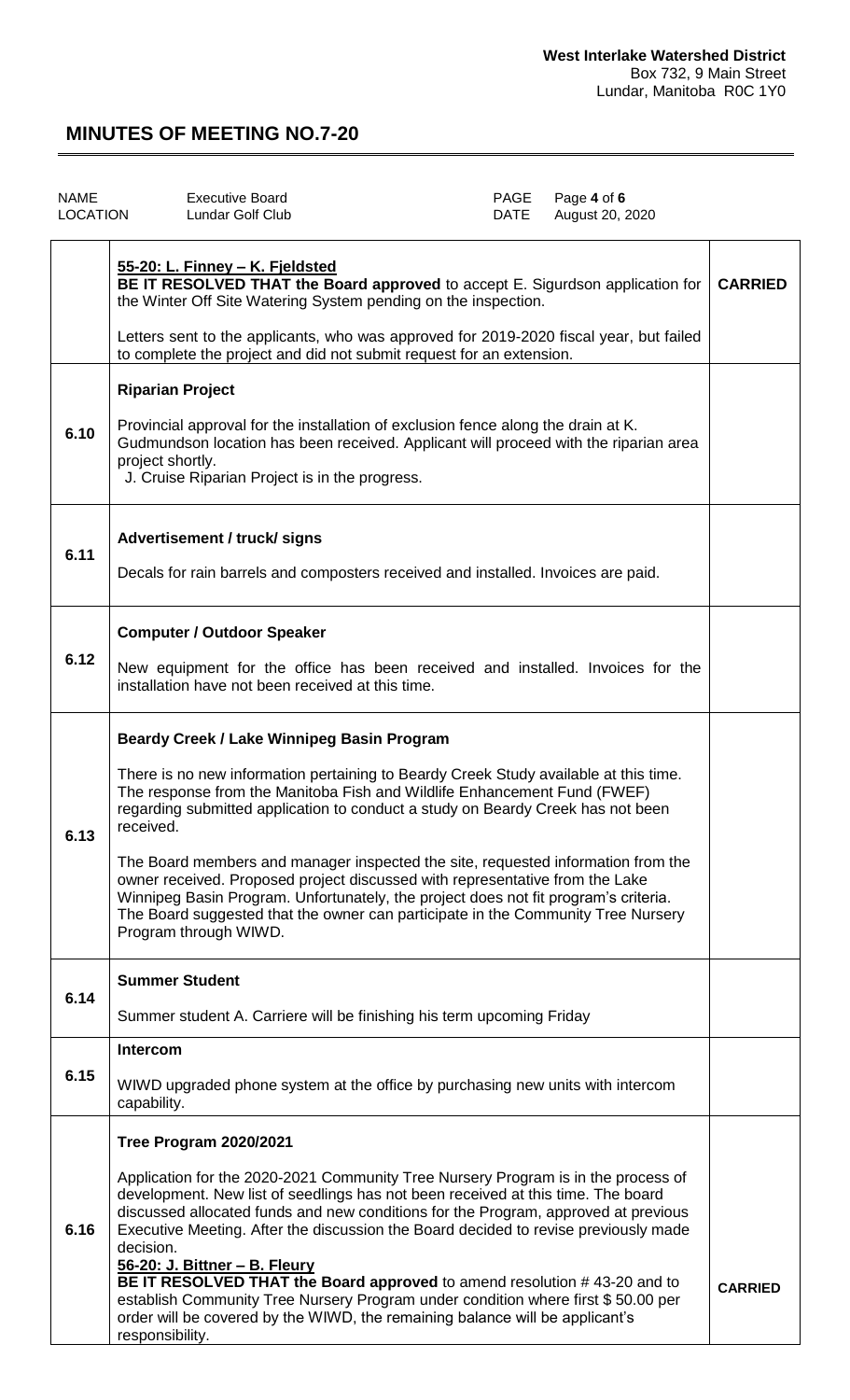| <b>NAME</b><br><b>LOCATION</b> | <b>Executive Board</b><br><b>PAGE</b><br>Page 5 of 6<br>Lundar Golf Club<br><b>DATE</b><br>August 20, 2020                                                                                                                                                                                                                                                                                                                                                                                                                                                                                                                                                                                                                                                                                                                                                                                                                                                                                                                                                                                                                                                                                                                                                                                                                                                                                                                                                                                                                               |                |
|--------------------------------|------------------------------------------------------------------------------------------------------------------------------------------------------------------------------------------------------------------------------------------------------------------------------------------------------------------------------------------------------------------------------------------------------------------------------------------------------------------------------------------------------------------------------------------------------------------------------------------------------------------------------------------------------------------------------------------------------------------------------------------------------------------------------------------------------------------------------------------------------------------------------------------------------------------------------------------------------------------------------------------------------------------------------------------------------------------------------------------------------------------------------------------------------------------------------------------------------------------------------------------------------------------------------------------------------------------------------------------------------------------------------------------------------------------------------------------------------------------------------------------------------------------------------------------|----------------|
| 7.0                            | <b>NEW BUSINESS</b>                                                                                                                                                                                                                                                                                                                                                                                                                                                                                                                                                                                                                                                                                                                                                                                                                                                                                                                                                                                                                                                                                                                                                                                                                                                                                                                                                                                                                                                                                                                      |                |
| 7.1                            | 2020-2021 Budget<br>The Board presented with 2020-2021 Budget.<br>57-20: P. Dunlop - J. Bittner<br>BE IT RESOLVED THAT the Board approved proposed 2020-2021 Budget as<br>presented                                                                                                                                                                                                                                                                                                                                                                                                                                                                                                                                                                                                                                                                                                                                                                                                                                                                                                                                                                                                                                                                                                                                                                                                                                                                                                                                                      | <b>CARRIED</b> |
| 8.0                            | <b>REPORTS</b>                                                                                                                                                                                                                                                                                                                                                                                                                                                                                                                                                                                                                                                                                                                                                                                                                                                                                                                                                                                                                                                                                                                                                                                                                                                                                                                                                                                                                                                                                                                           |                |
| 8.1                            | Chairperson<br>Brief verbal update                                                                                                                                                                                                                                                                                                                                                                                                                                                                                                                                                                                                                                                                                                                                                                                                                                                                                                                                                                                                                                                                                                                                                                                                                                                                                                                                                                                                                                                                                                       |                |
| 8.2                            | <b>MAW Rep Report</b><br>Brief verbal update                                                                                                                                                                                                                                                                                                                                                                                                                                                                                                                                                                                                                                                                                                                                                                                                                                                                                                                                                                                                                                                                                                                                                                                                                                                                                                                                                                                                                                                                                             |                |
| 8.3                            | <b>Manager Report</b><br>Brief verbal update                                                                                                                                                                                                                                                                                                                                                                                                                                                                                                                                                                                                                                                                                                                                                                                                                                                                                                                                                                                                                                                                                                                                                                                                                                                                                                                                                                                                                                                                                             |                |
| 8.4                            | <b>Watershed Planner Report</b><br>N/A                                                                                                                                                                                                                                                                                                                                                                                                                                                                                                                                                                                                                                                                                                                                                                                                                                                                                                                                                                                                                                                                                                                                                                                                                                                                                                                                                                                                                                                                                                   |                |
| 9.0                            | <b>IN CAMERA DISCUSSION</b>                                                                                                                                                                                                                                                                                                                                                                                                                                                                                                                                                                                                                                                                                                                                                                                                                                                                                                                                                                                                                                                                                                                                                                                                                                                                                                                                                                                                                                                                                                              |                |
| 10.0                           | <b>CORRESPONDENCE</b><br>$\triangleright$ Email from S. Goertzen asking for feedback related to MAW Submission<br>on Water Management Strategy;<br>Information from The Midcontinent Shorebird Conservation Initiative;<br>➤<br>> June 2020 Water Availability and Drought Conditions Report;<br>> Survey pertaining to 2020 MAW Conference;<br>> Reply from member regarding survey on MAW Conference;<br>> Resident's inquiry about WIWD programs. Resident referred to the<br>EIWD, as his land location is outside WIWD boundaries;<br>> Minister Letter addressed to N. Brandstrom congratulating WIWD on<br>successful application for funding to deliver GROW;<br>$\triangleright$ Letter from Manitoba Department of Families regarding available three<br>grant funding programs that the Manitoba Government offering this year;<br>$\triangleright$ Email from A. North providing link to the recording of first GROW<br>workshop;<br>$\triangleright$ Email from resident raising concerns regarding Lake Francis Marsh and<br>construction activities around it;<br>$\triangleright$ Email from G. Friesen (Manitoba Agriculture) with request to provide<br>information on grasslands in Manitoba;<br>> Information from C. Paquette pertaining to EOS Positioning Systems;<br>Program Coordinator Advertisement from the Redboine<br>$\triangleright$ GROW<br><b>Watershed District;</b><br>> Environmental Farm Plan Workshops available via GoToMeeting,<br>notification by J. Mazur, Manitoba Agriculture and Resource |                |

Development;